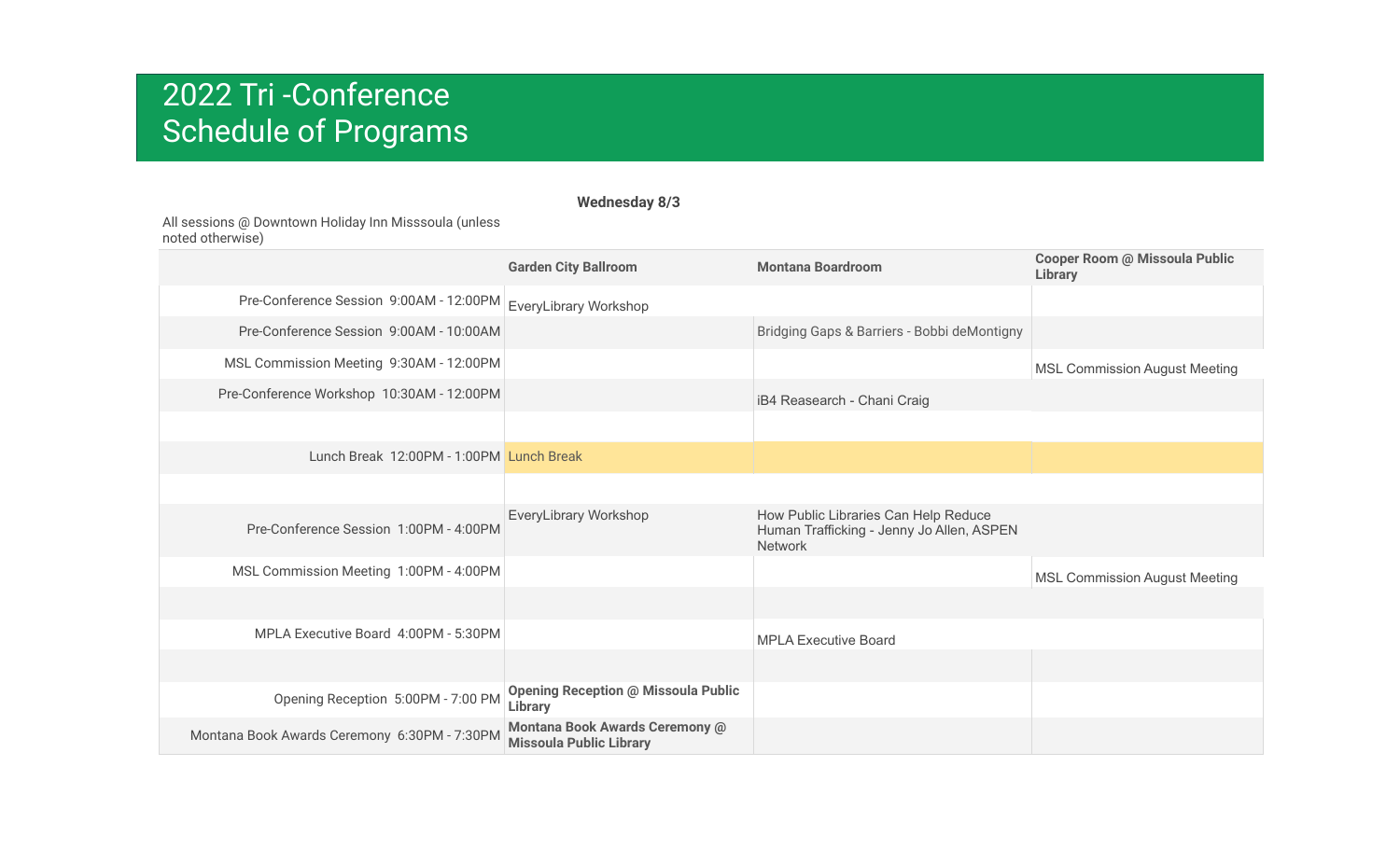### **NOTES**

This schedule is subject to change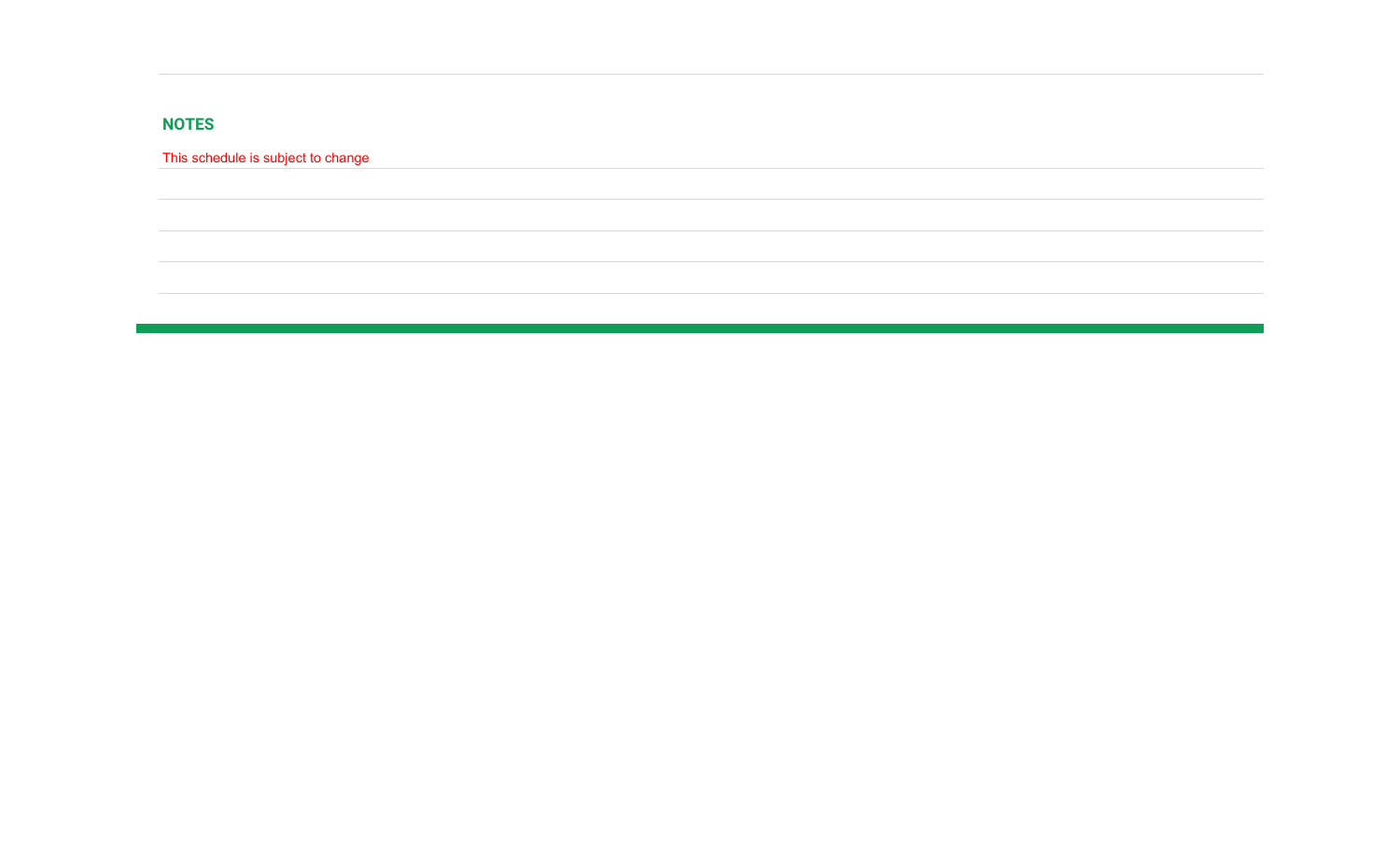| All sessions @ Downtown Holiday Inn<br>Misssoula (unless noted otherwise)          | Thursday 8/4                                                                                                                    |                                                                                                                                                                                           |                                                                                                                                       |                                                                                                                                    |                                                                                                                            |                                                                                                 |
|------------------------------------------------------------------------------------|---------------------------------------------------------------------------------------------------------------------------------|-------------------------------------------------------------------------------------------------------------------------------------------------------------------------------------------|---------------------------------------------------------------------------------------------------------------------------------------|------------------------------------------------------------------------------------------------------------------------------------|----------------------------------------------------------------------------------------------------------------------------|-------------------------------------------------------------------------------------------------|
|                                                                                    | <b>Garden City Ballroom</b>                                                                                                     | <b>Montana Boardroom</b>                                                                                                                                                                  | Jefferson / Gallatin                                                                                                                  | Madison                                                                                                                            | Glacier                                                                                                                    | Yellowstone                                                                                     |
| Session A 8:30 - 9:30 AM                                                           | Preparing for an Intellectual Freedom Challenge: Building Bridges in a Shifting Landscape - Leah<br>Schlachter & Valerie Nye    | Drafting a Diversity Plan for your Library - Julie Edwards                                                                                                                                | Connected Library: Getting Creative with Mobile Devices -<br>Meghan Flynn                                                             | Are we ready? What the "Science of Reading"<br>movement means for public libraries - Lu Benke                                      | Montana Library Certification Program: Past,<br>Present, Future - Colet Bartow                                             | Understanding Alzheimer's and<br>Dementia - Melanie Williams                                    |
|                                                                                    | Session B 9:45 - 10:45 AM Naked People & Poop: Dealing with those situations you didn't learn about in school - Kate Mutch      | 10 Things Library Boards Do That Hurt the Library - Maribeth Shafer                                                                                                                       | Better Service Through Self-Service? It's Possible! - Elena<br>Rosenfeld and Anna Szczepanski                                         | Addressing Health Misinformation in Your<br>Community - Michele Spatz                                                              | Create, Collaborate, and Grow Under One Roof -<br>Hannah Zuraff, Jessie Herbert-Meeny, Pam<br>Carlton, Joel Baird          |                                                                                                 |
| Vendor Break 10:45 - 11:15 AM Vendor Break                                         |                                                                                                                                 |                                                                                                                                                                                           |                                                                                                                                       |                                                                                                                                    |                                                                                                                            |                                                                                                 |
| Session C 11:15 - 12:15 PM                                                         | Shoring up the Connection: Documentary Film, Libraries and Community Outreach - Angela Archuleta,<br>Amy Andreas, Tahj Kjelland | Conversations with the Commission - Montana State Librarian<br>Commissioners: Kenning Arlitsch, Elsie Artzen, Dalton Johnson, Kristin<br>Kerr, Robyn Scribner, Peggy Taylor, Jennie Stapp | Going Beyond Information Literacy - Elizabeth Ramsey                                                                                  | Reaching Out: Expanding OER and Technology<br>Integration in the School Library - Julie Erickson                                   | SCREAM as often as you can: Strategic<br>evaluation in community-based organizations<br>Kristen Becker                     | Supporting Your Communities Small<br>Businesses - Matthew West                                  |
| Keynote Luncheon - 12:30 - 2:00 PM Keynote Luncheon                                |                                                                                                                                 |                                                                                                                                                                                           |                                                                                                                                       |                                                                                                                                    |                                                                                                                            |                                                                                                 |
|                                                                                    | Session D 2:15 - 3:15 PM How Will We Begin / How Will We Live Now? - Sarah Fathima Mohammed                                     | Library Services for Incarcerated People in the Western United States<br>Denis Shannon                                                                                                    | The Mighty 3: Community, Libraries and Social Work -<br>Morgan McQuillan                                                              | One Book, One Community: Bringing communities<br>together through collaboration - Judy Moore, Jessie<br>Lampreau, Melissa Svendsen | Examining Representations of Girlhood In the<br>2022 Printz and Newbery Award Winners and<br>Honor Books - Elisa Schroeder | Building bridges together by sharing -<br>Jennifer Birnel, Dave Colamaria                       |
|                                                                                    | Session E 3:30 - 5:00 PM (90 Minutes) Montana Book Awards - Elizabeth Jonkel                                                    | Crash Course in Helping Your Patrons with Social Media - Melody Karle                                                                                                                     | "Guide on the Side" Facilitation Strategies and Resources to<br>Help Engage Your Patrons during Library Programs - Brooks<br>Mitchell | MARC for ARChival Collections - Laura Tretter and<br><b>Rich Aarstad</b>                                                           | What Bridge have you built? An MPLA/PNLA<br>Membership Committee Lightning talk -Jake<br>Rundle, Ilana Kingsley            | YALSA Transforming Teen Services -<br>Youth Development -Amelea Kim and<br><b>Dustina Deans</b> |
|                                                                                    |                                                                                                                                 |                                                                                                                                                                                           |                                                                                                                                       |                                                                                                                                    |                                                                                                                            |                                                                                                 |
|                                                                                    | Reception @ University of Montana Mansfield Library - 6:00 - 7:30 PM                                                            | "Tea-nanigans" Event - 6:00 - 7:00PM - Amelea Kim                                                                                                                                         |                                                                                                                                       |                                                                                                                                    |                                                                                                                            |                                                                                                 |
| Association Scholarship Event 7:30 - 9:00 PM Association Scholarship (Cates) Event |                                                                                                                                 |                                                                                                                                                                                           |                                                                                                                                       |                                                                                                                                    |                                                                                                                            |                                                                                                 |

#### **NOTES TO DO**

### This schedule is subject to change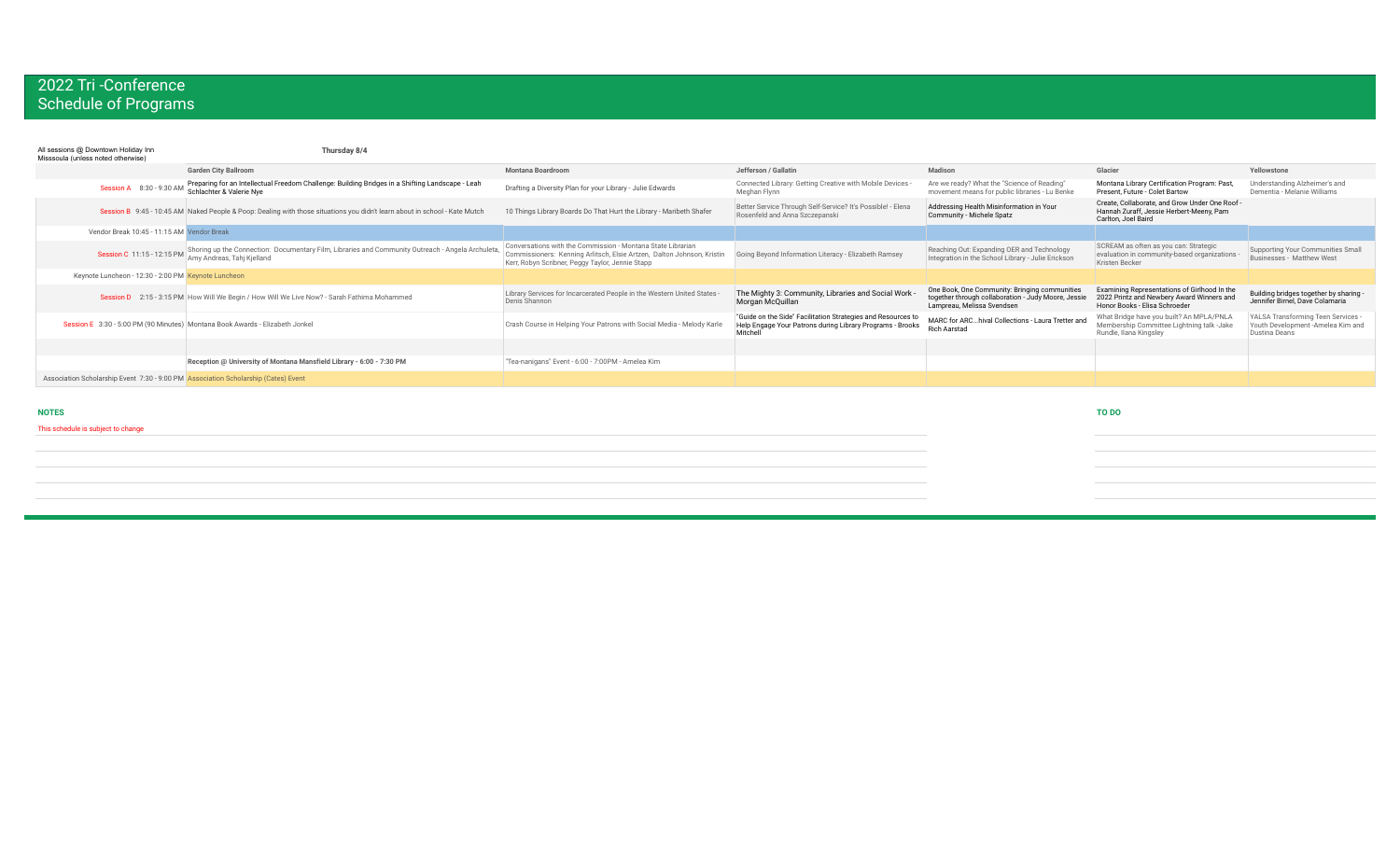| All sessions @ Downtown Holiday Inn<br>Misssoula (unless noted otherwise) | Friday 8/5                                                                                                                                                                                                                                    |                                                                                                                                |                                                                                                                                                                                                                             |                                                                                                       |                                                                                                          |                                                                        |
|---------------------------------------------------------------------------|-----------------------------------------------------------------------------------------------------------------------------------------------------------------------------------------------------------------------------------------------|--------------------------------------------------------------------------------------------------------------------------------|-----------------------------------------------------------------------------------------------------------------------------------------------------------------------------------------------------------------------------|-------------------------------------------------------------------------------------------------------|----------------------------------------------------------------------------------------------------------|------------------------------------------------------------------------|
|                                                                           | <b>Garden City Ballroom</b>                                                                                                                                                                                                                   | <b>Montana Boardroom</b>                                                                                                       | Jefferson / Gallatin                                                                                                                                                                                                        | Madison                                                                                               | Glacier                                                                                                  | Yellowstone                                                            |
|                                                                           | Weeding, Digitizing, Archiving, O My! An association-level approach to decluttering and making sense<br>8:30 - 9:30 AM of our past to serve the future - Annie Epperson, Eileen Wright, Mary Ann Thompson, Stephen Boss,<br><b>Roy Degler</b> | Library Challenges: Be Prepared, Be Aware - Dodie Ownes, Miranda Doran-<br>Myers                                               | Talking Circles: Targeted Outreach to Student Veterans to<br>Better Understand and Meet their Library and Information<br>Needs - Mary Anne Hansen, Star Bradley                                                             | Special Collections Online: Teaching and Research<br>using Remote Access - Allee Monheim & Kat Lewis  | Embedding Your Library in Your Community -<br>April Hernandez                                            |                                                                        |
|                                                                           | Session G 9:45 - 10:45 AM Hitting your limit: Secondary trauma and Library workers - Mark Reinelt                                                                                                                                             | Lateral Reading Mindset: Contextualizing Information Resources - Anders<br>Tobiason                                            | Scaling ALA's Libraries Build Business Initiative Across<br>Wyoming's County Libraries: Developing Partnerships &<br>Growing the Economy with Librarians & Entrepreneurs -<br>Rachael Svoboda, Stephen Boss, Cynthia Hughes | Creating a new web-based portal for tribal treaties<br>Juliana Nykolaiszyn, Roy Degler, Damith Perera | Collaborating Visually: Facilitating an Art History<br>Curation Space - Rose Sliger Krause               | The Rise of Social-Emotional Learning<br>in Kids Books - Jessica Speer |
| Vendor Break 10:45 - 11:15 AM Vendor Break                                |                                                                                                                                                                                                                                               |                                                                                                                                |                                                                                                                                                                                                                             |                                                                                                       |                                                                                                          |                                                                        |
| Session H 11:15 - 12:15 PM                                                | Fostering Teen Civic Engagement Through the Democracy Project - Jenny Bevill, Vanessa Justice,<br>Linette Greene, Jeannie Ferris, and teens                                                                                                   | No More Surprise Library Projects! Welcoming a New Deselection<br>Workflow to the MSU Library - Amy Foster and Rachelle McLain | Connecting and Collaborating with Tribal Libraries -<br>Cassandra E. Osterloh, Mary Villegas, Cristina Reyes                                                                                                                | Slow Librarianship: It's for everyone - but what is it?<br>Katherine Weadley and Linda Lewis          | Establishing a GIS-Mapping Exchange for Public<br>Libraries - Nancee Hunter and Lauren McKinney-<br>Wise | Let's Play Banned Books Week<br>Jeopardy and Charades - Kathy Barco    |
|                                                                           | Division Luncheons 12:30 - 2:00 PM Live MPLA Chew 'n' Chat - Mary Soucie, Jake Rundle                                                                                                                                                         |                                                                                                                                |                                                                                                                                                                                                                             |                                                                                                       |                                                                                                          |                                                                        |
|                                                                           | Session I 2:15 - 3:45 PM (90 minutes) Community Partnerships: Making Connections to Enhance Library Programming - Karen Yother,                                                                                                               | Collection Diversity Audits - Methods and Implementation - Molly Hudson<br>& James Parrott                                     | Reimagining School Readiness Toolkit Training - Amelea Kim                                                                                                                                                                  | Radicle Information Literacy - Xavier Kneedler-<br>Shorten, Chloe Runs Behind, Megan Stark            | Checkout Telescopes for Libraries - Best<br>Practices - Nicholos Wethington                              |                                                                        |
|                                                                           | Interest Groups 4:00 - 5:00 PM MLA Intellectual Freedom Committee - Matt Beckstrom                                                                                                                                                            | MPLA General Membership Meeting followed by new Executive Board<br>meeting - Brenda Hemmelman                                  | Children's and Youth Services Interest Group - Dustina Deans                                                                                                                                                                | Montana Federal Depository Libraries Business<br>Meeting - Natalie Bond                               | Directors Interest Group Meeting - Allyssa<br>Ramirez                                                    | MLA Trustee Interest Group Meeting -<br>Pam Henley                     |
| Association New Member Cocktail Hour 6: Cocktail Hour<br>30 - 7:30 PM     |                                                                                                                                                                                                                                               |                                                                                                                                |                                                                                                                                                                                                                             |                                                                                                       |                                                                                                          |                                                                        |
| Awards Dinner 7:30 - 9:00 PM Awards Dinner                                |                                                                                                                                                                                                                                               |                                                                                                                                |                                                                                                                                                                                                                             |                                                                                                       |                                                                                                          |                                                                        |

**NOTES TO DO**

This schedule is subject to change